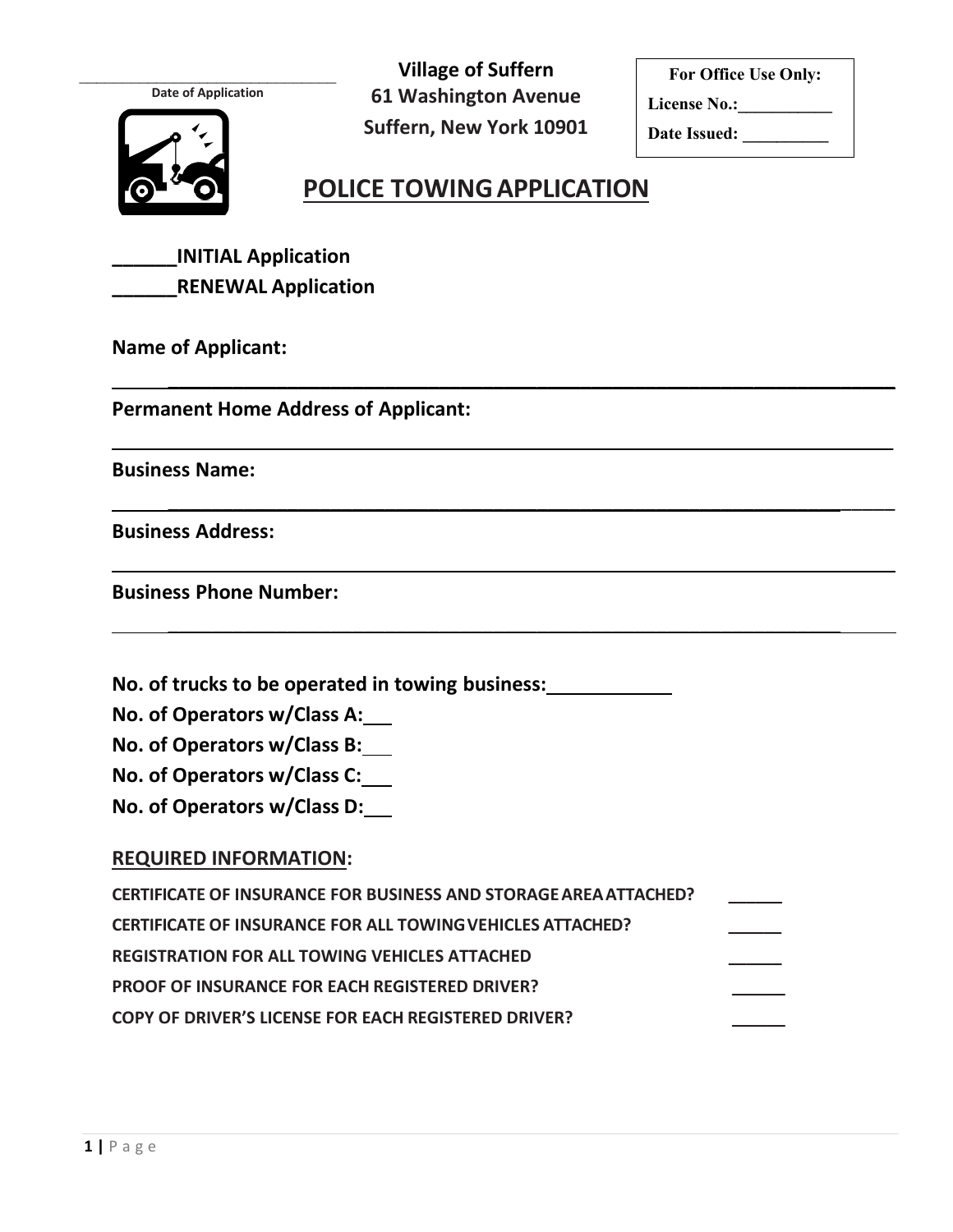$\mathcal{L}_\text{max}$ **Date of Application**

**Village of Suffern 61 Washington Avenue Suffern, New York 10901**

# **POLICE TOWINGAPPLICATION**

| Please answer ALL questions. Use N/A if it does not apply. |  |  |
|------------------------------------------------------------|--|--|
|------------------------------------------------------------|--|--|

| <b>Business Name</b>                                                                              |                                                                                                    | <b>Business Property</b>  |                           |  |  |
|---------------------------------------------------------------------------------------------------|----------------------------------------------------------------------------------------------------|---------------------------|---------------------------|--|--|
|                                                                                                   |                                                                                                    |                           |                           |  |  |
| <b>Business Address</b>                                                                           | City                                                                                               | Owned<br><b>State</b>     | Rented<br><b>Zip Code</b> |  |  |
|                                                                                                   |                                                                                                    |                           |                           |  |  |
|                                                                                                   |                                                                                                    |                           |                           |  |  |
|                                                                                                   | Address of impound area (if different from above)                                                  | <b>Business Phone #</b>   |                           |  |  |
|                                                                                                   |                                                                                                    |                           |                           |  |  |
| <b>Owner's Name(s)</b>                                                                            |                                                                                                    | <b>Email</b>              |                           |  |  |
|                                                                                                   |                                                                                                    |                           |                           |  |  |
| <b>Address</b>                                                                                    | <b>City</b>                                                                                        | <b>State</b>              | <b>Zip Code</b>           |  |  |
|                                                                                                   |                                                                                                    |                           |                           |  |  |
|                                                                                                   |                                                                                                    |                           |                           |  |  |
| <b>Date of Birth</b>                                                                              |                                                                                                    | <b>Driver's License #</b> |                           |  |  |
|                                                                                                   |                                                                                                    |                           |                           |  |  |
| List past towing and storage experience.                                                          |                                                                                                    |                           |                           |  |  |
|                                                                                                   |                                                                                                    |                           |                           |  |  |
|                                                                                                   |                                                                                                    |                           |                           |  |  |
|                                                                                                   |                                                                                                    |                           |                           |  |  |
|                                                                                                   |                                                                                                    |                           |                           |  |  |
|                                                                                                   | Have you ever been convicted of a crime or a disorderly persons offense? YES NO                    |                           |                           |  |  |
|                                                                                                   |                                                                                                    |                           |                           |  |  |
| If YES, where, when and on what charge?                                                           |                                                                                                    |                           |                           |  |  |
|                                                                                                   |                                                                                                    |                           |                           |  |  |
|                                                                                                   | Have you or any partner, corporate officer, principal or agent had a tow service license issued by |                           |                           |  |  |
|                                                                                                   | any other municipality or other governmental unit revoked or suspended? _____ YES _____ NO         |                           |                           |  |  |
|                                                                                                   |                                                                                                    |                           |                           |  |  |
| If yes, provide a statement of the date of said suspension or revocation, the resons cited by the |                                                                                                    |                           |                           |  |  |
|                                                                                                   |                                                                                                    |                           |                           |  |  |
| governmental unit, and where the license was reinstated.                                          |                                                                                                    |                           |                           |  |  |
|                                                                                                   | Are there available spaces for towed and stored vehicles? The State MO                             |                           |                           |  |  |
|                                                                                                   |                                                                                                    |                           |                           |  |  |
|                                                                                                   | Is there a minimum 7' high fence with one lockable gate? YES NO                                    |                           |                           |  |  |
|                                                                                                   |                                                                                                    |                           |                           |  |  |
| Additional owners, partners or corporate officers must be listed on Page 3.                       |                                                                                                    |                           |                           |  |  |
|                                                                                                   |                                                                                                    |                           |                           |  |  |
| I hereby certify that all the information contained herein is true and accurate.                  |                                                                                                    |                           |                           |  |  |
|                                                                                                   |                                                                                                    |                           |                           |  |  |
| I have reviewed Village of Suffern Local Law 5 of 2020.                                           |                                                                                                    |                           |                           |  |  |
|                                                                                                   |                                                                                                    |                           |                           |  |  |
|                                                                                                   |                                                                                                    |                           |                           |  |  |
|                                                                                                   |                                                                                                    |                           |                           |  |  |
|                                                                                                   | <b>Signature of Owner</b>                                                                          |                           |                           |  |  |
|                                                                                                   |                                                                                                    |                           |                           |  |  |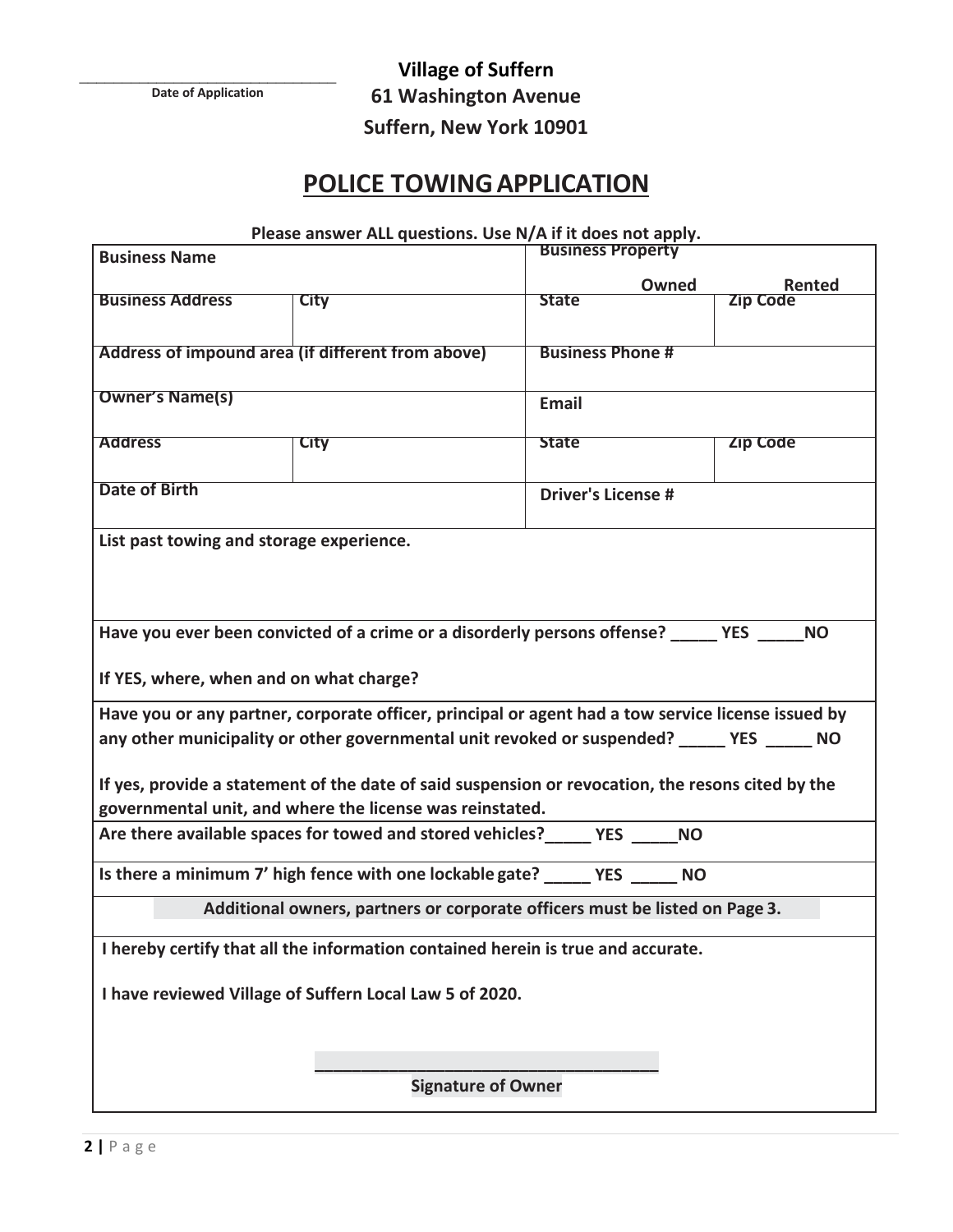**Village of Suffern**

 $\mathcal{L}_\text{max}$ **Date of Application**

**61 Washington Avenue** 

**Suffern, New York 10901**

## **POLICE TOWING LICENSE APPLICATION ADDITIONAL OWNER/OPERATOR**

**ALL additional owner/operators must answer the following questions. Use N/A if it does not apply.**

| 1. Name                                                                                        | <b>Address</b> |                      |  |  |
|------------------------------------------------------------------------------------------------|----------------|----------------------|--|--|
| City/State/Zip                                                                                 |                | <b>Date of Birth</b> |  |  |
| <b>Driver License #</b>                                                                        | Telephone #    | <b>Cell Phone#</b>   |  |  |
| Have you ever been convicted of a crime or disorderly persons offense? ______ Yes              |                | <b>No</b>            |  |  |
| If YES, where, when and on what charge?                                                        |                |                      |  |  |
| 2. Name                                                                                        | <b>Address</b> |                      |  |  |
| City/State/Zip                                                                                 |                | <b>Date of Birth</b> |  |  |
| <b>Driver License #</b>                                                                        | Telephone #    | <b>Cell Phone#</b>   |  |  |
| Have you ever been convicted of a crime or disorderly persons offense? ___<br>Yes<br><b>No</b> |                |                      |  |  |
| If YES, where, when and on what charge?                                                        |                |                      |  |  |
| <b>Include Additional Sheets As Required</b>                                                   |                |                      |  |  |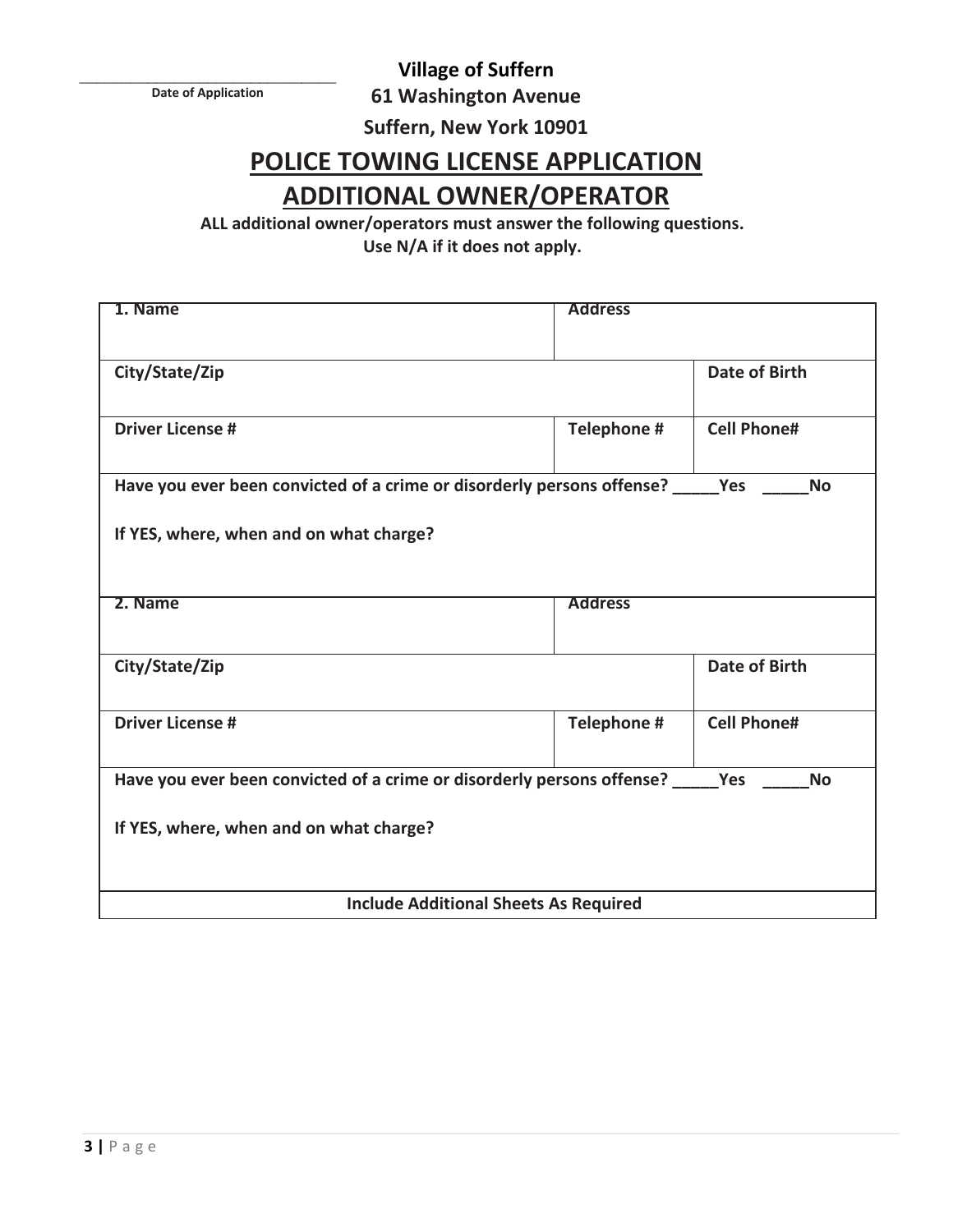$\mathcal{L}_\text{max}$ **Date of Application**

**Village of Suffern 61 Washington Avenue** 

**Suffern, New York 10901**

### **APPLICATION FOR TOW TRUCK OPERATOR**

**Each driver, other than an owner(s) listed on this application must complete a tow truck operator/driver application**

| <b>Name</b>                              | <b>Cell Phone #</b>                                                              |  |  |  |
|------------------------------------------|----------------------------------------------------------------------------------|--|--|--|
| <b>Address</b>                           | <b>Home Phone #</b>                                                              |  |  |  |
| City/State/Zip Code                      | <b>Date of Birth</b>                                                             |  |  |  |
| Name of towing company where employed    |                                                                                  |  |  |  |
| <b>Driver License #</b>                  | <b>State of Issue</b>                                                            |  |  |  |
|                                          | Addresses where you have resided in the last two years (if different than above) |  |  |  |
|                                          | Have you ever been convicted of a crime or a disorderly persons offense?         |  |  |  |
| If YES, Where, when and on what charge?  |                                                                                  |  |  |  |
|                                          |                                                                                  |  |  |  |
|                                          |                                                                                  |  |  |  |
|                                          |                                                                                  |  |  |  |
|                                          | To Be Completed By Notary Public                                                 |  |  |  |
|                                          |                                                                                  |  |  |  |
| <b>Signature of Applicant</b>            |                                                                                  |  |  |  |
|                                          |                                                                                  |  |  |  |
| Sworn and Subscribed this ________ of __ | 20                                                                               |  |  |  |
| <b>Notary Public</b>                     |                                                                                  |  |  |  |
|                                          |                                                                                  |  |  |  |
|                                          |                                                                                  |  |  |  |
|                                          |                                                                                  |  |  |  |
|                                          |                                                                                  |  |  |  |
|                                          |                                                                                  |  |  |  |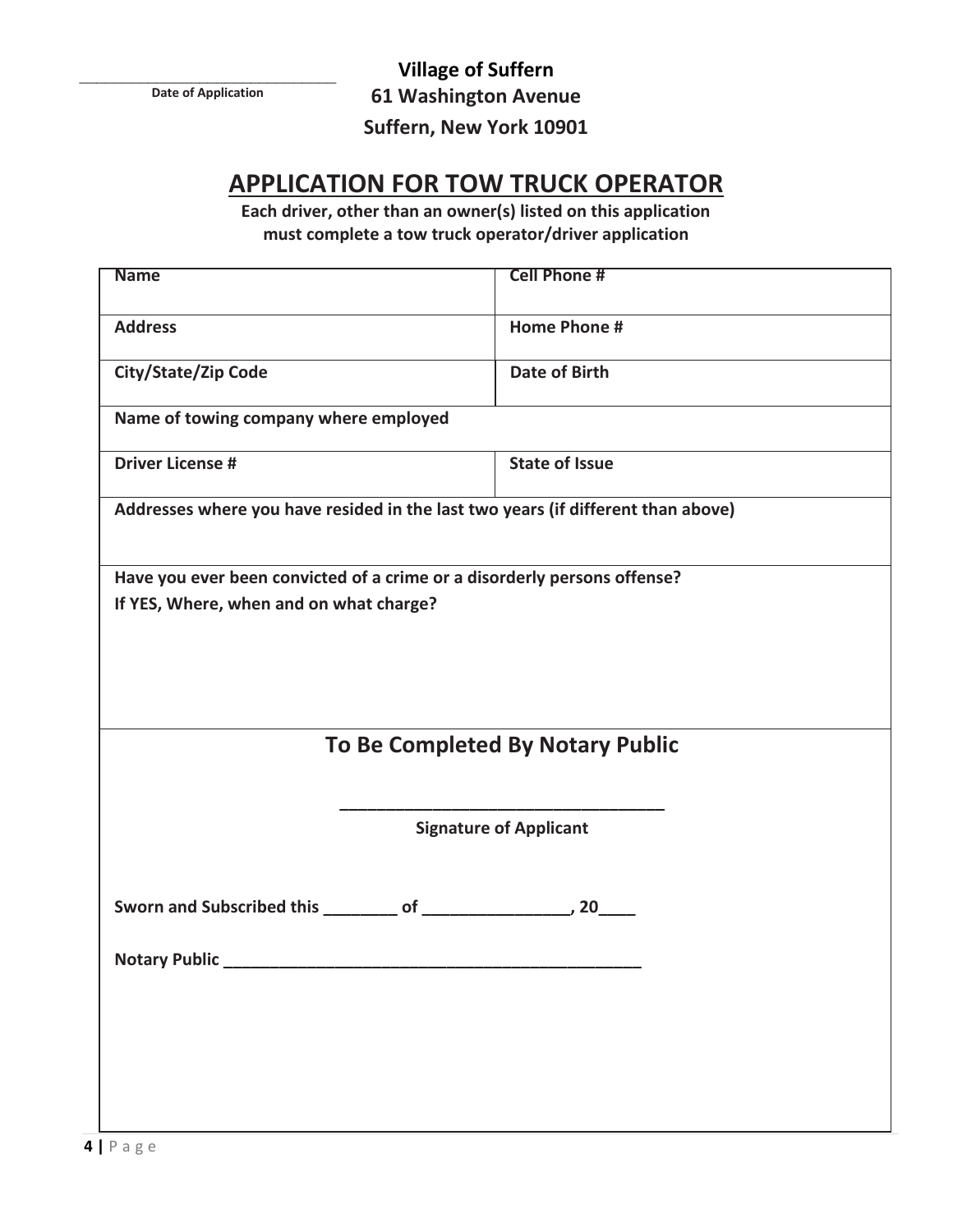$\mathcal{L}_\text{max}$ **Date of Application**

**Village of Suffern**

**61 Washington Avenue** 

#### **Suffern, New York 10901**

#### **WRECKER AND TOW TRUCK INFORMATION**

**(One application required for each truck)**

| <b>Owner/Lessee</b>                                                                                       |                                      |               |  |  |
|-----------------------------------------------------------------------------------------------------------|--------------------------------------|---------------|--|--|
| <b>Address</b>                                                                                            |                                      | City/State    |  |  |
| <b>Truck Make</b>                                                                                         | <b>Model</b>                         | Year<br>Color |  |  |
| <b>VIN</b>                                                                                                | <b>Registration</b>                  | Exp. Date     |  |  |
| <b>Insurance Company</b>                                                                                  |                                      | Policy #      |  |  |
| Circle all that apply:                                                                                    |                                      |               |  |  |
| <b>YES</b><br><b>NO</b><br>1.                                                                             | <b>Passed New York MV Inspection</b> |               |  |  |
| <b>YES</b><br><b>NO</b><br>2.                                                                             | Minimum 3/8" cable?                  |               |  |  |
| <b>YES</b><br><b>NO</b><br>3.                                                                             | Minimum 3/8" safety chain?           |               |  |  |
| <b>YES</b><br><b>NO</b><br>$\overline{4}$ .                                                               | Front and rear flashing lights?      |               |  |  |
| <b>YES</b><br><b>NO</b><br>5.                                                                             | Rotating amber light or light bar?   |               |  |  |
| <b>YES</b><br>Permit for light bar?<br><b>NO</b><br>6.                                                    |                                      |               |  |  |
| Company name, address and phone # on side of truck; at least 3" letters?<br><b>YES</b><br><b>NO</b><br>7. |                                      |               |  |  |
| <b>YES</b><br><b>NO</b><br>8.                                                                             | Shovel and broom for clean-up?       |               |  |  |
| <b>Wheel Chocks?</b><br>9. YES<br><b>NO</b>                                                               |                                      |               |  |  |
| 10. YES<br><b>NO</b>                                                                                      | Portable car dolly?                  |               |  |  |
| 11. YES<br>Minimum 50 lb. bag of Speedy-Dry on truck?<br><b>NO</b>                                        |                                      |               |  |  |
| 12. YES<br>Insurance card for this vehicle (Copy Attach)<br><b>NO</b>                                     |                                      |               |  |  |
| 13. YES<br><b>Registration card for this vehicle (Copy Attach)</b><br><b>NO</b>                           |                                      |               |  |  |
|                                                                                                           |                                      |               |  |  |
|                                                                                                           |                                      |               |  |  |